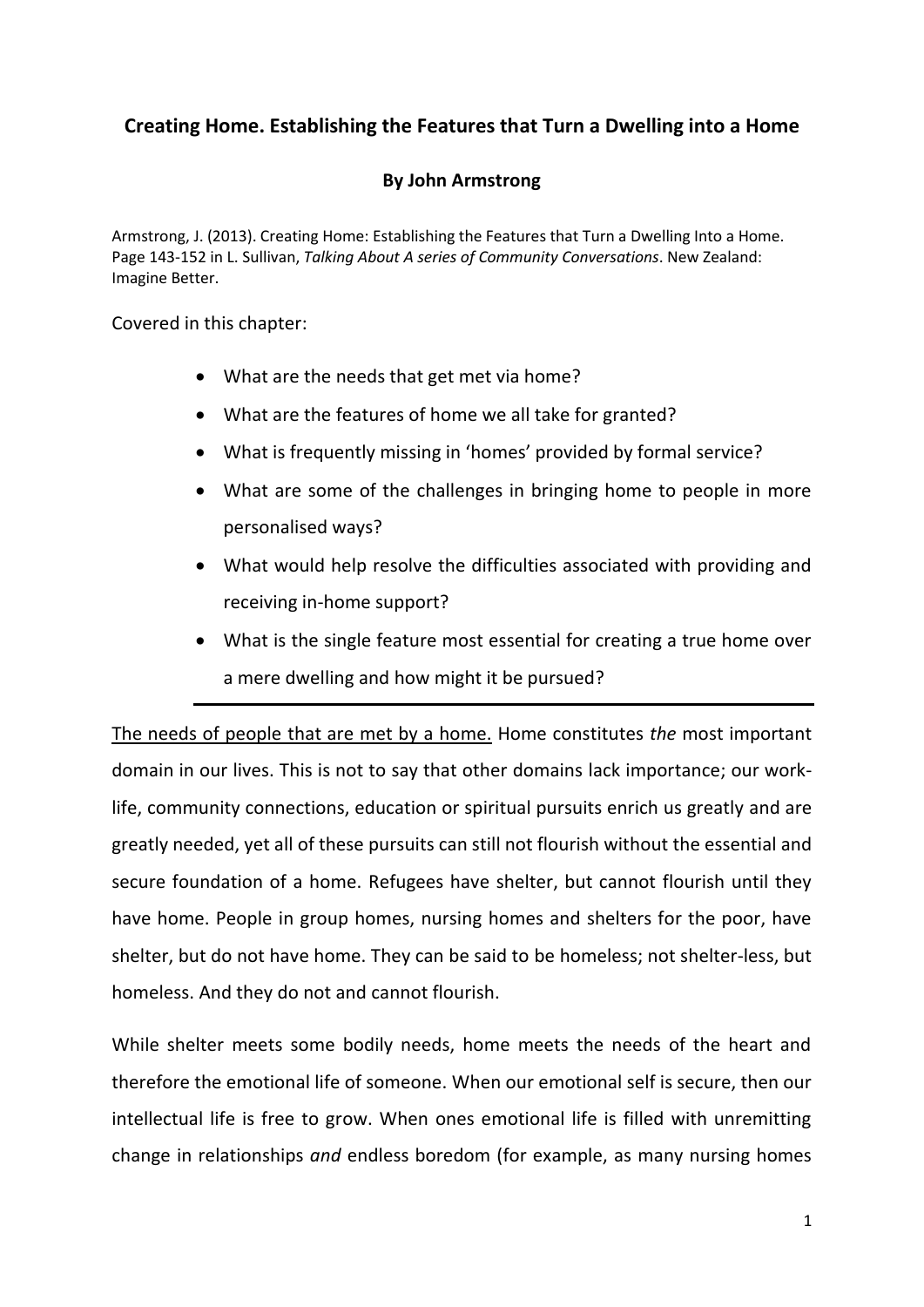essentially provide) emotions and thinking are tied down to living in the moment and survival. Yet it is not really living and it is not really surviving; it is more akin to a slow death.

We can flourish when we belong and be recognised as fitting in. Home is where we fit in with ourselves which in turn forms a basis for fitting in with others. It is via relating to others that we experience some of our happiest moments (Haidt 2006). We are now free to grow and discover who we really are. We are free to do the internal work on ourselves and pursue those things that bring meaning and purpose, not encumbered by dreadful insecurities of future and belonging. A meaningful life is a life of meaning. Home is a pre-requisite.

A shelter can never bring these qualities. A shelter<sup>1</sup> can only feed the body and if that is all that is provided reduces the soul. Home and the security it implies liberate the personality (Vanier) so that the heart and mind is free to pursue its potential. Being homeless dramatically limits that potential.

What are the features of home we all take for granted? In helping to shape the legitimate experience of home for someone else we need to pay careful attention to the qualities of home that we often unconsciously come to expect. Everyone within a given culture carries a perception of home strongly based on cultural expectations of what constitutes home. In our society at this time in history things have gotten a little bit more difficult in this regard given the pluralistic nature of our culture, meaning that so many cultures now co-exist within our communities, each with its own blend or take on what home is.

The ideal of home: But even given this, we each know what our ideal of home would not be. It would not be being bossed around constantly, but it wouldn't be having my own way all the time either; it wouldn't be having loud parties and drinking all night –

 $1$  Certainly, adequate shelter is an important feature too of any home, as anyone whose house has been damaged by flood, earthquake, fire etc can attest. Our point here though is that shelter once having met the immediate bodily needs of people is of itself grossly inadequate to meet other higher needs of people, as can be witnessed in "immigration detention centres" and jails anywhere in the world.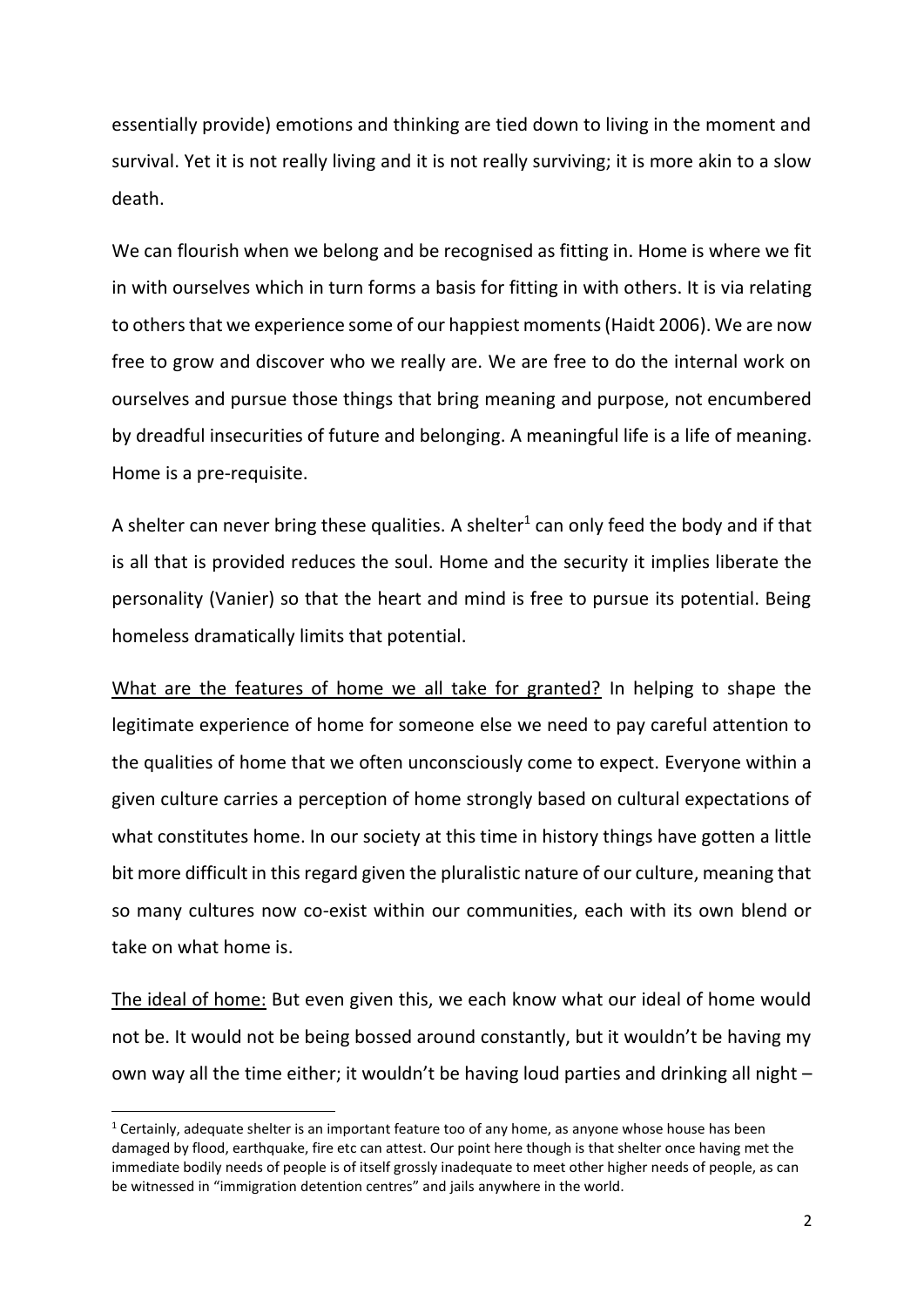or day, but it would mean being considerate to neighbours and even helping out in lots of little ways. In other words, it is possible to draw up a list of the typical and cultural expectations of home, even if we know of examples where those practices don't occur. We also have a sense that when people violate those practices, things do not turn out very well. This can be a long list: having door keys, a letter box and phone, having (many) personal possessions I choose, dressing easily at home or for working in the garden, but having a wash and clean clothes when visitors are coming. Such a list can become a powerful reminder of what this home is trying to be, and pushes any supporter to seek and sustain such qualities in the life of someone else. Ultimately, one is considering what is "culturally appropriate" for home and what is "age appropriate" for someone of this age and can we use that knowledge to communicate a real home for someone that others will immediately recognise and support. Of course, if we step away from those ideas—perhaps we have faulty notions that the community "should accept people the way they are', "it's their choice anyway", then any visible and significant infraction of what is culture and age appropriate will likely bring further rejection and isolation *to the person we are seeking a home for*, because that is just the way it works.

Lifestyle: There are many things about home that are also unique. If you've ever had to stay with someone for even a few nights you know that we all have unique (peculiar even) ways of doing things. This is our lifestyle and everyone is a bit different. For people coming from segregated and regimented environments finding a lifestyle that suits them can be a difficult but enlightening journey. How sensitive to this journey one might need to be in order to foster such an exploration in someone very limited by such an experience. It would be too easy to "support their choice" of someone who simply adopts the routines of the past because this is all they know, including the lack of privacy awareness, eating decorum, speech and interaction habits, uses of free time, appearance and music preferences, just to name a few. There is a world of growth within a lifestyle, especially for people who have never experienced what is typical and good about home. The security of home and the stability of relationship that should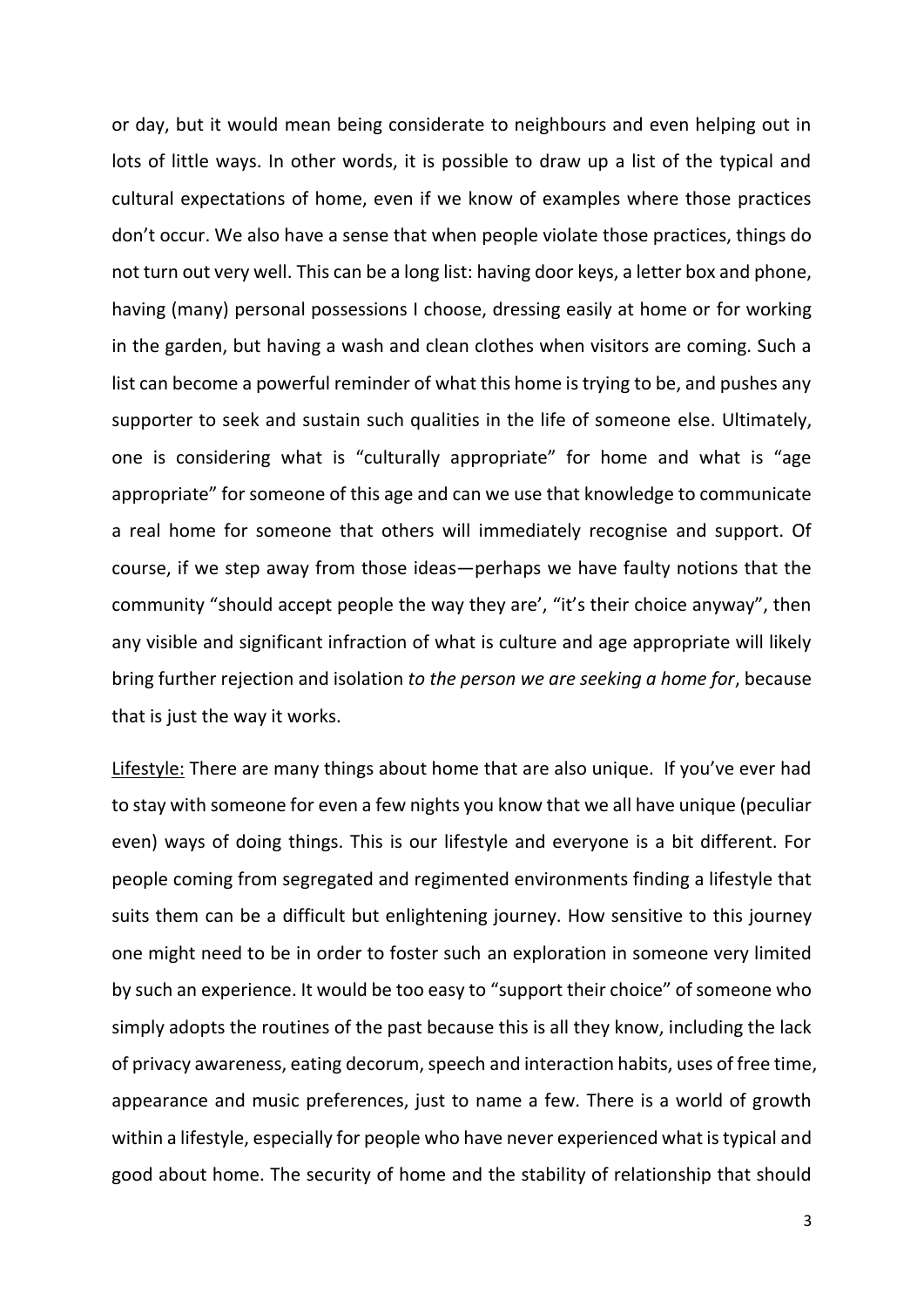come with it provide the exact nourishment for discovering who one really is, apart from the identities of the past.

Image and Competency: There are some crucial questions within the issue of home for every person; who am I, who do I want to be when at home, how should I use my time at home usefully, how do I want to be seen by others in my community? The answer to these significant questions provides a template for considering the image of people as they establish home from such things as its location (near needed resources and transport), its furnishings (that are tasteful, comfortable and 'say' something about who the person is), habits and disciplines of house-keeping; utilising free-time for renewal, enjoyment and growth; learning to express hospitality and serve the needs of others; sharing, giving and pulling 'one's weight'. These and other things might be drawn into two large categories of considerations:

1) what should the person look like and be seen as in their own home, i.e., their image; and

2) what abilities will need to be developed or supported by others, i.e., the competencies for taking full advantage of living at home?

#### What is frequently missing in 'homes' provided by formal service?

One possible impetus for creating a real home for someone is to consciously avoid the prospect of relying on a formal service to provide, administer and 'staff' a home for a party. Home by definition, is an 'informal' part of our life. Such informality is characterised by spontaneity, variety, choices and autonomy. It is also filled with the richness and tapestry of un-paid and freely given relationship commitments; some of them involving love.

One can see immediately why it is so difficult for even the best of services to create and sustain such conditions, when paying people to do so. Formal services tend to standardise everything and therefore de-personalise their interaction with people demonstrated through bureaucratising the most minor of procedures. There is a policy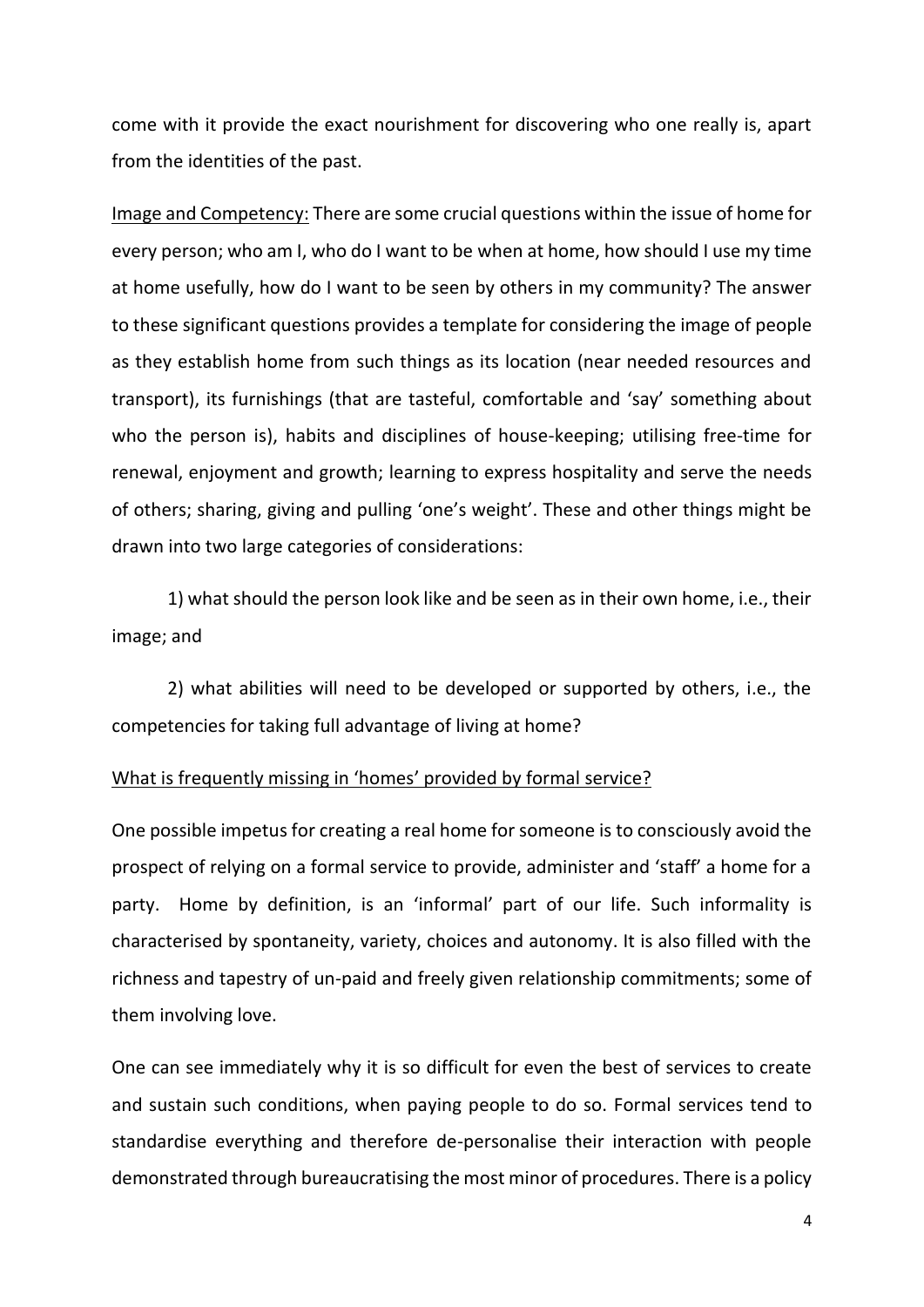for everything, which means it becomes 'standardised' with almost no capacity for variability and flexibility. Whereas home is a 'customised' environment, adjusted to precisely fit with the needs, requirements and preferences of the individuals who live there.

Home is also where a large amount of time is spent, and especially so if one doesn't work or get out much. Services and their staff find it very difficult to know and arrange for time to be spent well, beyond the daily chores of washing and eating. People's lives in most residential services can be characterised by idleness, as they sit and wait killing time as time kills them (Wolfensberger 2003). Good use of time—and our time is our life, can be a challenge for anyone creating an authentic home, though certainly made easier when one is not constrained by the weight of hierarchy, policy, reporting and formalisation.

One can begin to see how a formal attempt at home can so quickly become derailed from its intention. Home may be in name only. Such environments become bizarre and it is very hard to remain there, even as a visitor. Even many staff who cannot accommodate the endless and ceaseless regimentation seek to leave, sometimes in quick succession, which is another of the hugely damaging effects of formal services; relationships are constantly changing creating massive social and emotional problems for people exposed to such a relationship circus for any length of time<sup>2</sup>.

Those of you planning and arranging supports for people within their own home can take some heart that there are some indications – mostly anecdotal, that when people experience aspects of 'the Good Life' (Wolfensberger, Thomas & Caruso 1996) their good support staff also get to experience that too, which often means they stay around for a much longer time; sometimes decades<sup>3</sup>.

 $2$  See Wolfensberger 1998 for a a much more detailed analysis of the effects of formal human services <sup>3</sup> There may be many reasons for this, including: the person they support is seen in more positive light because their life, roles, associations, routine, images etc are valued & typical, they do interesting things together that can match their identities & roles, both parties can grow, to name a few.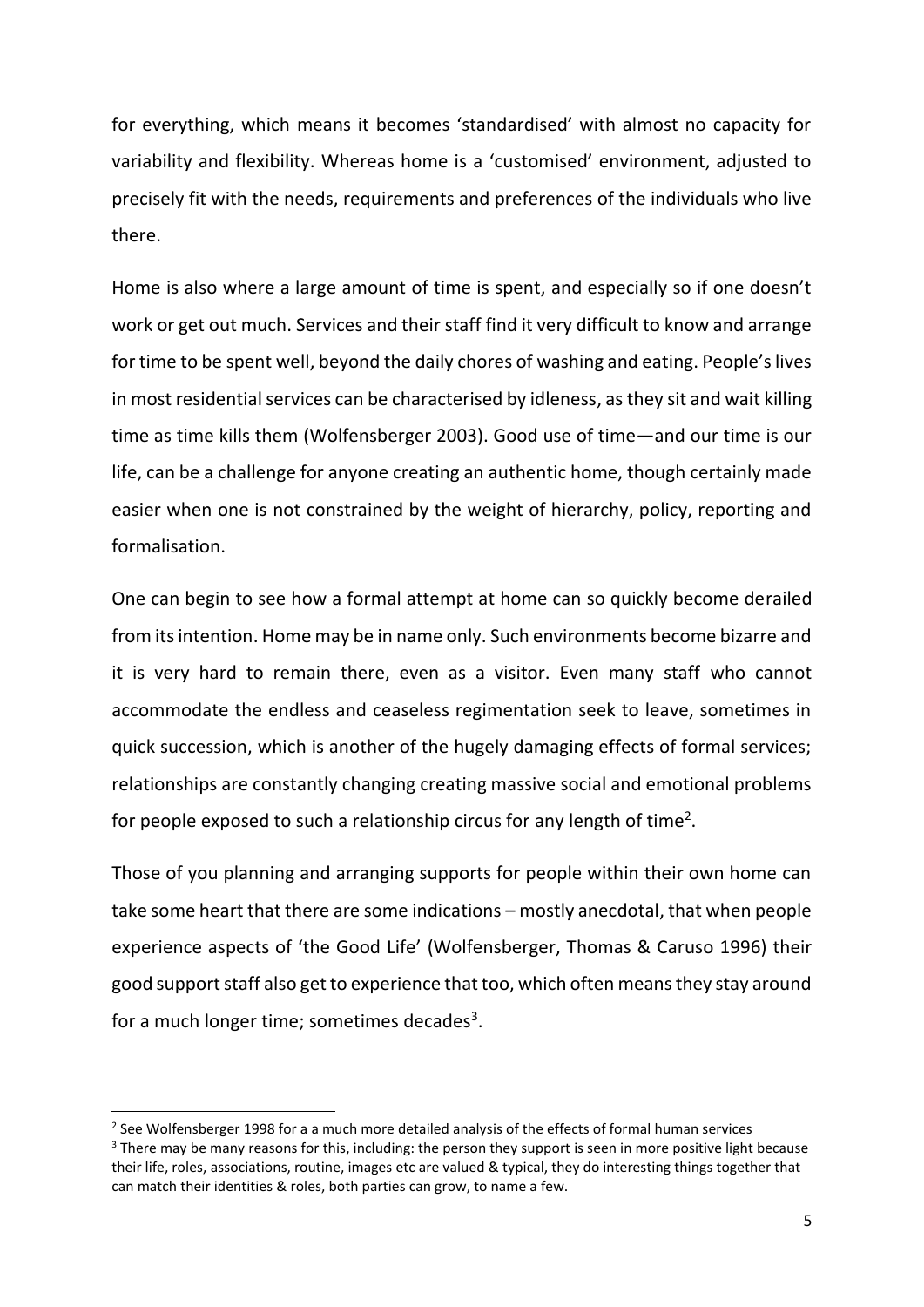# What are some of the challenges in bringing home to people in more personalised ways?

In the 70's and 80's institutions began to close and people began to "live in the community" for the first time. It was thought the past 'evils' of institutional life would be left behind, along with the buildings. We never imagined that a regimented, institutionalised life could live outside the walls. But of course it can. Any effort to create an authentic home must entail the appreciation that error and mistakes can also occur. Not that this fear should immobilise one's efforts, but that one fights for consciousness about everything one undertakes lest our well intentioned blind spots pay out on the person least able to bear it.

In all of human affairs there has always been a tendency for things to start well and with much energy and celebration. But after the parties have finished and most of the supporters have left, there is often the ongoing work that must be done by someone. There will need to be ways of ensuring such efforts and such arrangements can be sustained without entailing collapse.

One major reason for 'counting the costs' is that even when life conditions are favourable and support is constant and well balanced against need, there is always the potential that something unexpected will happen that can have drastic effects on a vulnerable person, even if not on others. That is, vulnerable people always remain vulnerable and that vulnerability can express itself in an instant where something happens that changes everything. Positive illusions can sometimes cloud our judgement reducing one's scrutiny of such prospects and the need for safeguards.

Efforts of home building can also be based on certain idealized concepts that have some potential for distortion unless balanced off against other principles (Armstrong 2012, Kendrick 2001). Personalisation, individualisation and 'person centredness' have become the standard bearers for obtaining a better life and in particular, a good home.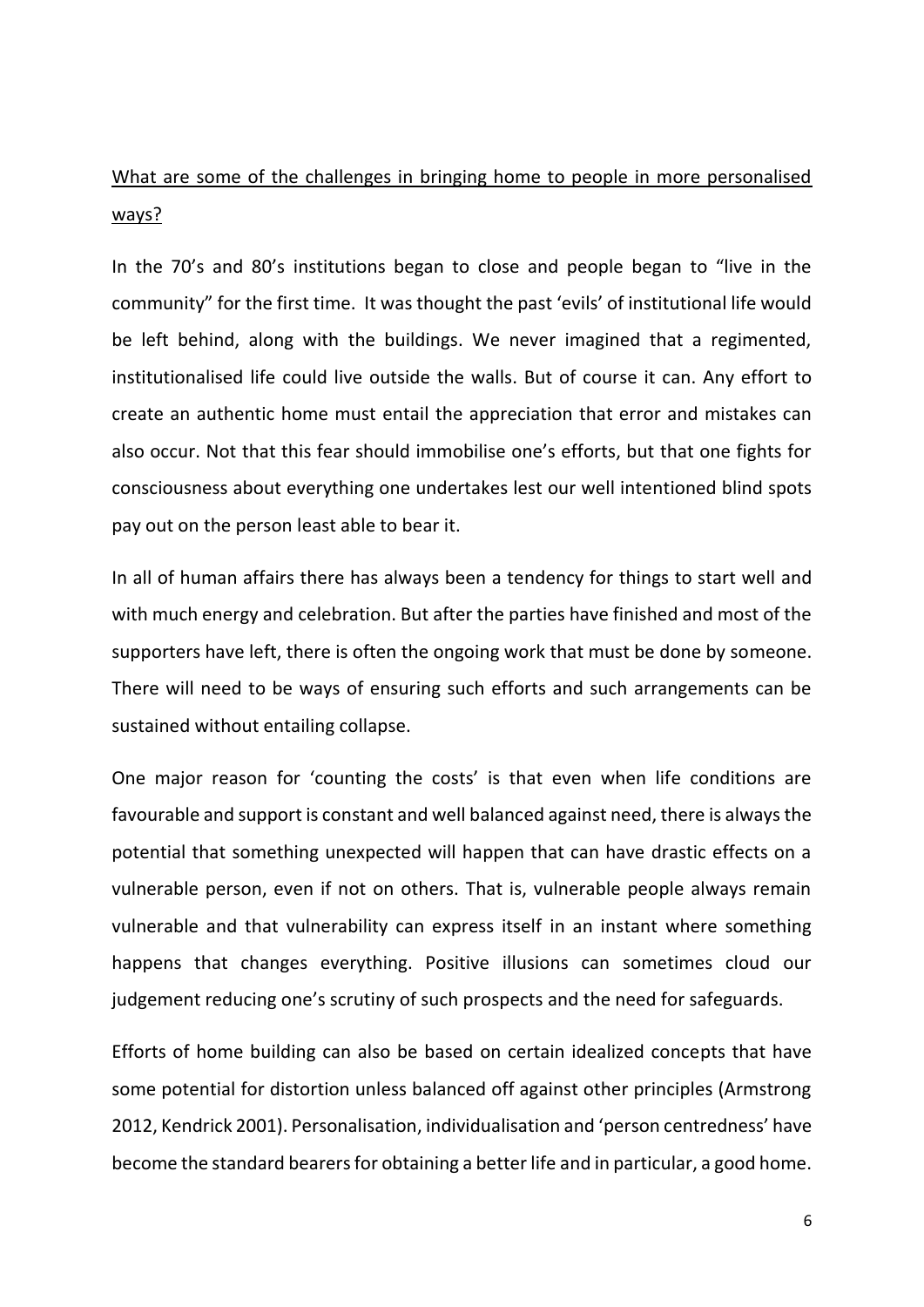And why not; home *is* the place for discovering who one is and how one might express that identity. But such lessons of differentiation take considerable time and ironically, many interactions with others. That is, one can only discover truths when confronted by the presence of others, who have needs and preferences as well that one must learn to appreciate and be responsive to. One can't, or shouldn't have it all one's own way. Differentiation needs 'integration' to fully appreciate who one is and what one can bring to others. The emphasis on personalisation can unwittingly produce a life of self indulgence where the world bends to the distorted beat of one person's drum.

This raises a crucial issue; what kind of life might home actually facilitate? What would make a life worth living? How does one experience a meaningful life? Well, its simply a life of meaning, (Csikszentmihaly 2008) but one has to discover what that might be. It will typically have within it features of love (giving and receiving it) and work, and in particular, work that contributes and 'makes something happen' (Haidt 2006). Home is an ideal location for loving and home is one of a number of places where one can 'make something happen' sometimes in quite unique and distinct ways.

Some of this extends outside the scope of this topic into the realm of philosophy and psychology. But the point is clear; for home to be a basis for not just a Good Life, but a Meaningful Life, it cannot become a citadel of self indulgence, even if fuelled by such noble concepts as 'person centeredness'.

# What would help resolve the difficulties associated with providing and receiving inhome support?

We discussed earlier the potential to create shelter, but not home. But what is it that makes the real difference? Jo Massarelli and Joe Osburn in their fine one day event titled "Stranger in the House" discuss the dilemma of providing and receiving in-home support. It describes many of the dangers and difficulties that are ever present when someone is supported in their own home by formal supports. To stay in one's home though may actually require receiving such support, but at the significant costs in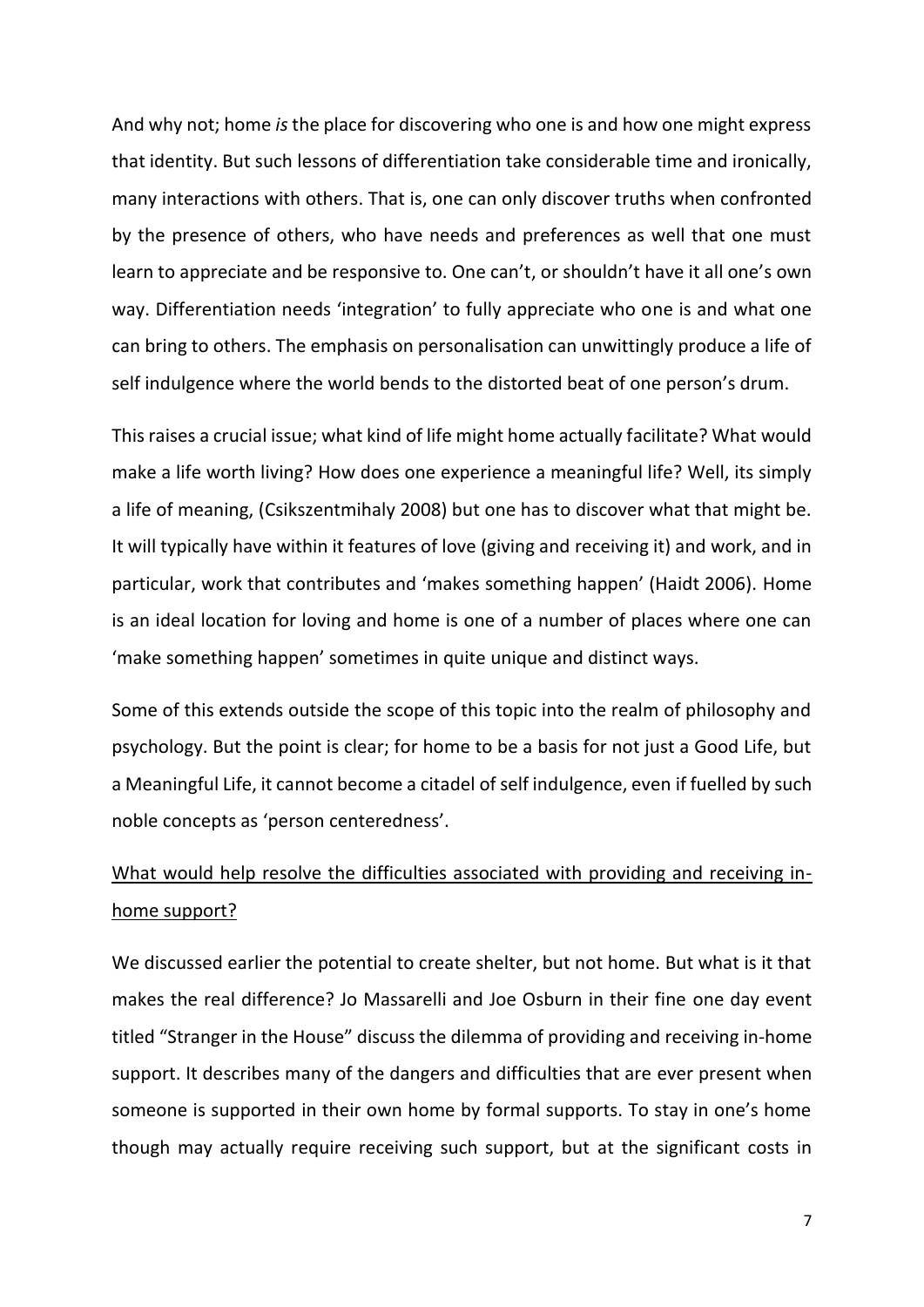inconvenience and hassles, the intrusions of formalities, poorly socialised and oriented workers that have to be trained and want to give you advice you don't want or need or others who try usurp and take control of daily decisions. Then there are places workers have to enter that most of us would not want to go, where you are given orders at every turn, and where animals are not house trained and neighbours and neighbourhoods are tricky and where householders try to make you to do things that are not reasonable. Quite a dilemma.

What could reduce the potential that these competing issues would come into an unworkable conflict? Massarelli and Osburn recommend that a very clear idea of what home actually means for someone becomes established—a kind of vision of what home can and should be—for them. Once articulated, that vision has to be communicated to anyone who enters their home to provide them a service…"this is what we are striving to maintain in Sarah's home". When workers enter Sarah's house—irrespective of their task or role, they know precisely what is being aimed for.

This is a very high level strategy bringing consciousness to home owner and service provider alike. But Massarelli and Osburn had something else to offer as well.

### What is the single feature most essential for creating a true home over a mere dwelling and how might it be pursued?

We learn from Social Role Valorization (SRV) that roles make all the difference to how one is seen and treated and how one sees oneself (Wolfensberger 1998). In the context of home, what role seems to make all the difference to creating a true sense of home, and not just a dwelling?

Homemaker. Yes, every home needs a homemaker or someone learning how to become a homemaker. Historically and traditionally, such a role fell on the woman of a household. But today that role is being picked up (with varying degrees of success) by men as well. It is also the role that services find very hard to duplicate—even if they are aware of it, but clearly the role that makes all the difference to the 'feel' and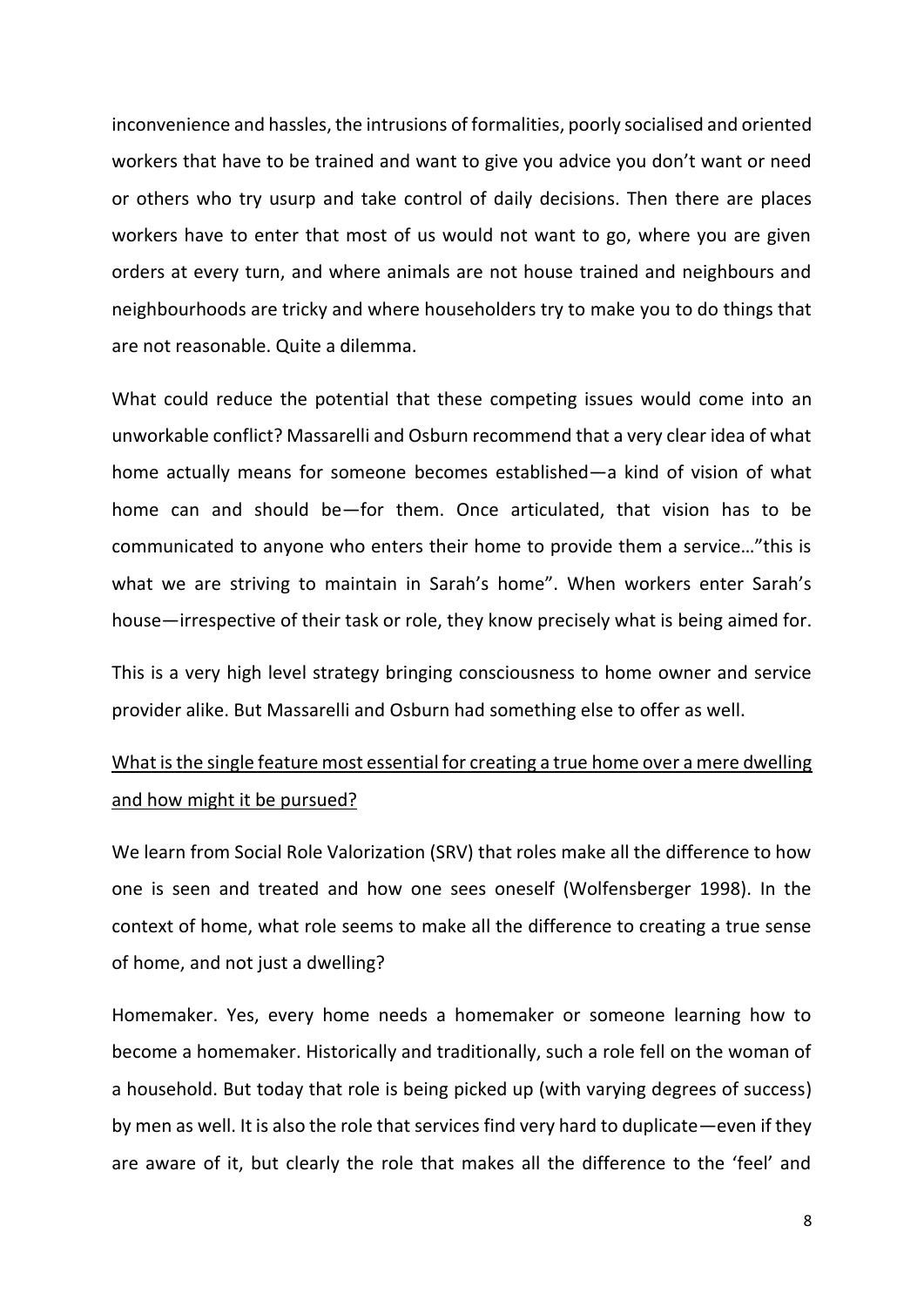ambience of a home; its routine, its interaction, the relationship with neighbours, the smells in the kitchen, the decorations and many other little touches.

Like all roles, this role has to be sort after by the would-be role incumbent and practiced over the period one holds the role. And it would usually take the fairly intensive presence of an experienced homemaker to teach someone those ropes.

Conclusion: The notion of home speaks to a fundamental question of need in us all. It is the staging area for all of life's other pursuits and it is where we can craft an identity and learn what it means to be ourselves. The pursuit of a secure home over a shelter or agency carries much potential, but will require sustained effort and layers of safeguards—mostly captured in people's commitments to each other. A keen sense of what makes for home combined with a nurturing approach to discovering a unique lifestyle will require patient effort. Such notions provide a vision of home life that also guides any entry into such a home by paid support services and the potential for sustaining rather than interfering with such a vision fulfilment.

References:

Armstrong, J. Some of the Dangers Associated with an Inflated Emphasis on Individualisation When Creating Service Arrangements. Conference Presentation: Individualised Funding and Self-Directed Service Approaches 27-29th June 2012, Hamilton NZ

Csikszentmihaly, M. Flow. The psychology of optimal experience. Harper Perennial 2008.

Haidt, J. The Happiness Hypothesis. Finding modern truth in ancient wisdom. Basic Books NY 2006.

Kendrick, M. "The Limits And Vulnerabilities Of Individualized Support Arrangements", Interaction, Volume 15, Issue 2, NCID, Australia 2001

Wolfensberger, W. (2003). The future of children with significant impairments: What parents fear and want, and what they and others may be able to do about it. Syracuse NY